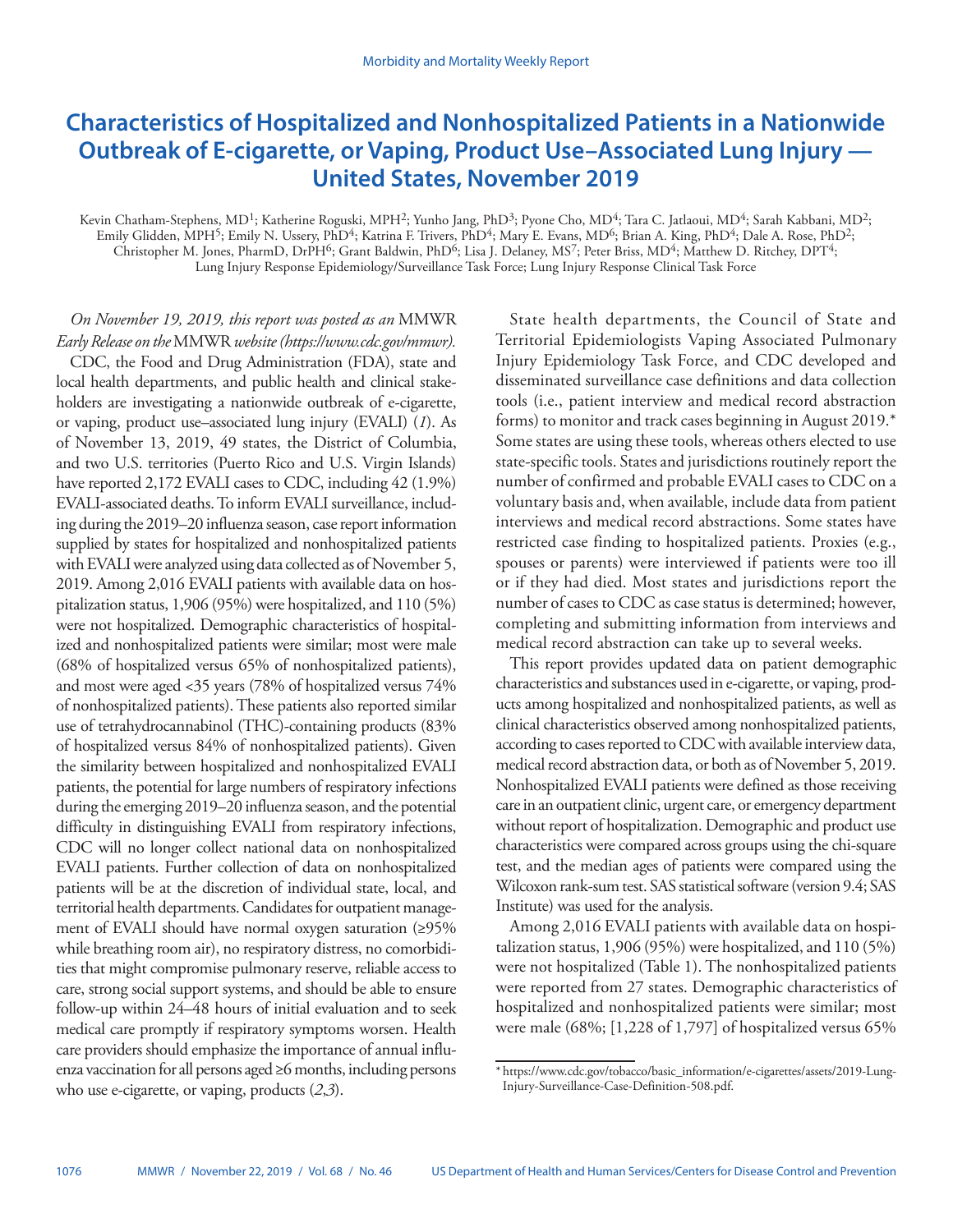[70 of 108] of nonhospitalized patients;  $p = 0.4$ ) and non-Hispanic white (79% [830 of 1,048] of hospitalized versus 82% [46 of 56] of nonhospitalized patients;  $p = 0.5$ ). A similar age distribution was observed: 78% (1,395 of 1,800) of hospitalized and 74% (78 of 106) of nonhospitalized patients were aged <35 years ( $p = 0.3$ ), and median age was 24 years for both hospitalized and nonhospitalized patients ( $p = 0.9$ ). A higher percentage of hospitalized (55%; 1,039 of 1,896) patients compared with nonhospitalized (12%; 13 of 110) were classified with confirmed cases rather than probable cases  $(p<0.01)$ . Hospitalized and nonhospitalized patients reported similar use of THC-containing products (83% [932 of 1,122] versus  $84\%$  [52 of 62], respectively;  $p = 0.9$ ) and nicotine-containing products (60% [678 of 1,122] versus 73% [45 of 62], respectively;  $p = 0.06$ ).

According to medical chart abstraction data reported to CDC on nonhospitalized EVALI patients' initial outpatient medical visit, 85% (47 of 55) experienced respiratory symptoms (e.g., cough, chest pain, and shortness of breath), 57% (27 of 47) had gastrointestinal symptoms (e.g., abdominal pain, nausea, vomiting, and diarrhea), and 76% (41 of 54) had constitutional symptoms (e.g., fever, chills, and weight loss) (Table 2). Very few patients reported only one symptom type (e.g., 9% [four of 47] reported having only respiratory symptoms). Initial oxygen saturation <95% (while breathing room air) was reported among 30% (eight of 27) of patients

**TABLE 1. Demographic and e-cigarette, or vaping, product use characteristics among patients with e-cigarette, or vaping, product use–associated lung injury (EVALI) reported to CDC, by hospitalization status — United States, August–November 2019\***

| Characteristic                                                       | No./Total no. $(%)^{\dagger}$ | Hospitalized<br>no./Total no. $(%)^{\dagger}$ | Nonhospitalized<br>no./Total no. $(%)^{\dagger}$ | P-value <sup>§</sup> |
|----------------------------------------------------------------------|-------------------------------|-----------------------------------------------|--------------------------------------------------|----------------------|
| Sex                                                                  |                               |                                               |                                                  |                      |
| Male                                                                 | 1,298/1,905 (68)              | 1,228/1,797 (68)                              | 70/108 (65)                                      | 0.4                  |
| Female                                                               | 607/1,905 (32)                | 569/1,797 (32)                                | 38/108 (35)                                      |                      |
| Median age, yrs (range)                                              | $24(13-78)$                   | $24(13 - 78)$                                 | $24(15 - 71)$                                    | 0.9                  |
| Age group (yrs)                                                      |                               |                                               |                                                  |                      |
| $13 - 17$                                                            | 293/1,906 (15)                | 275/1,800 (15)                                | 18/106 (17)                                      | 0.3                  |
| $18 - 24$                                                            | 721/1,906 (38)                | 685/1,800 (38)                                | 36/106 (34)                                      |                      |
| $25 - 34$                                                            | 459/1,906 (24)                | 435/1,800 (24)                                | 24/106 (23)                                      |                      |
| $35 - 44$                                                            | 256/1,906 (13)                | 242/1,800 (13)                                | 14/106 (13)                                      |                      |
| $45 - 64$                                                            | 141/1,906 (7)                 | 132/1,800 (7)                                 | 9/106(8)                                         |                      |
| $\geq 65$                                                            | 36/1,906 (2)                  | 31/1,800(2)                                   | 5/106(5)                                         |                      |
| Race/Ethnicity <sup>11</sup>                                         |                               |                                               |                                                  |                      |
| White                                                                | 876/1,104 (79)                | 830/1,048 (79)                                | 46/56 (82)                                       |                      |
| <b>Black or African American</b>                                     | 45/1,104 (4)                  | 43/1,048 (4)                                  | 2/56(4)                                          |                      |
| American Indian or Alaska Native                                     | 5/1,104(0)                    | 4/1,048(0)                                    | 1/56(2)                                          |                      |
| Asian, Native Hawaiian, or other<br>Pacific Islander                 | 19/1,104 (2)                  | 19/1,048 (2)                                  | 0/56(0)                                          | 0.5                  |
| Other                                                                | 26/1, 104(2)                  | 24/1,048 (2)                                  | 2/56(4)                                          |                      |
| Hispanic                                                             | 133/1,104 (12)                | 128/1,048 (12)                                | 5/56(9)                                          |                      |
| Case status                                                          |                               |                                               |                                                  |                      |
| Confirmed                                                            | 1,052/2,006 (52)              | 1,039/1,896 (55)                              | 13/110 (12)                                      | < 0.001              |
| Probable                                                             | 954/2,006 (48)                | 857/1,896 (45)                                | 97/110 (88)                                      |                      |
| Substances used in e-cigarette, or vaping, products**, <sup>††</sup> |                               |                                               |                                                  |                      |
| THC-containing product (any use)                                     | 984/1,184 (83)                | 932/1,122 (83)                                | 52/62 (84)                                       | 0.9                  |
| Nicotine-containing product (any use)                                | 723/1,184 (61)                | 678/1,122 (60)                                | 45/62 (73)                                       | 0.06                 |
| Both THC- and nicotine-containing<br>product use                     | 573/1,184 (48)                | 538/1,122 (48)                                | 35/62 (56)                                       |                      |
| THC-containing product use only                                      | 411/1,184 (35)                | 394/1,122 (35)                                | 17/62(27)                                        | $0.2^{55}$           |
| Nicotine-containing product use only                                 | 150/1,184 (13)                | 140/1,122 (12)                                | 10/62(16)                                        |                      |
| No THC- or nicotine-containing<br>product use reported               | 50/1,184(4)                   | 50/1,122(4)                                   | 0/62(0)                                          |                      |

**Abbreviation:** THC = tetrahydrocannabinol.

\* For cases reported as of November 5, 2019.

† Percentages might not sum to 100% because of rounding.

§ To assess for statistically significant differences between the hospitalized and nonhospitalized patients, a chi-square test was performed for comparing categorical data and Wilcoxon rank-sum test for the comparison of the median ages.

¶ Whites, blacks or African Americans, American Indians or Alaska Natives, Asians, Native Hawaiians or other Pacific Islanders, and Others were non-Hispanic. Hispanic persons could be of any race.

\*\* Data on both THC- and nicotine-containing product use required to be included.

<sup>††</sup> In the 3 months preceding symptom onset.

§§ Comparison of the mutually exclusive categories of "Both THC- and nicotine-containing product use," "THC-containing product use only," "Nicotine-containing product use only," and "No THC- or nicotine-containing product use reported."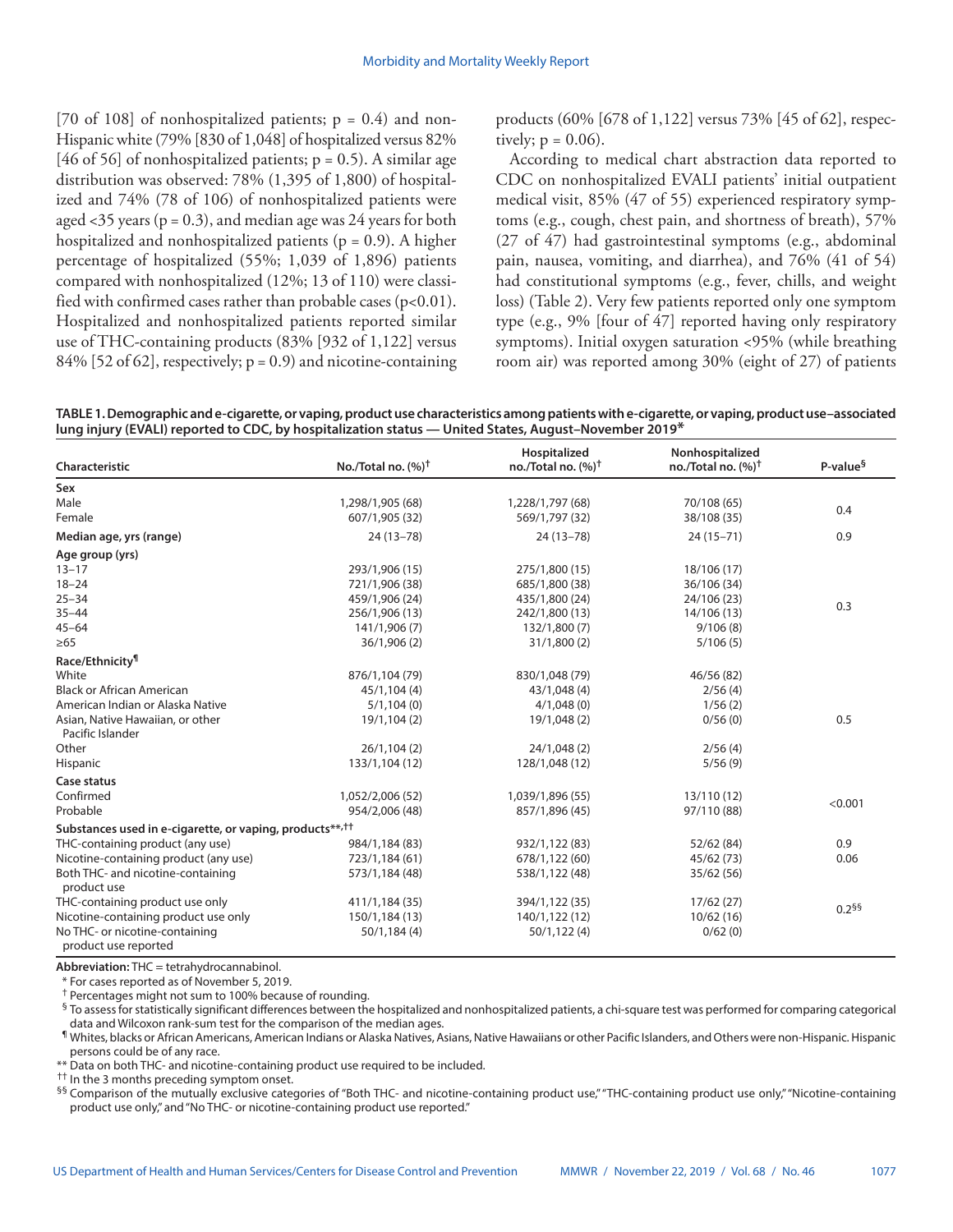and tachycardia among 40% (10 of 25); no patients had tachypnea. Twenty-one (81%) of 26 patients with available data were reportedly prescribed corticosteroids. Among 34 patients with results reported for initial chest radiographs (CXR), 28 (82%) had abnormal findings, and 76% (19 of 25) had bilateral findings; three cases had missing information and were excluded. All 28 patients with results reported for chest computed tomography (CT) scans had abnormal findings, including 27 (96%) with bilateral findings. Six of 16 (38%) patients with information on both a CXR and chest CT had an initial normal CXR but abnormal chest CT; 10 (63%) had both an abnormal CXR and chest CT.

# **Discussion**

Available data suggest that nonhospitalized EVALI patients have similar demographic and product use characteristics as do hospitalized EVALI patients. In anticipation of increasing incidence of influenza and other respiratory infections during the winter, CDC engaged with state health departments and clinical partners to assess the value of continuing to report EVALI patients who are not hospitalized. EVALI is a diagnosis of exclusion because, at present, no specific test or marker exists for its diagnosis, and evaluation should be guided by clinical judgment. Because patients with EVALI can have symptoms similar to those associated with influenza or other respiratory infections (e.g., fever, cough, headache, myalgias, or fatigue), it might be difficult to differentiate EVALI from influenza or communityacquired pneumonia on initial assessment, and EVALI might co-occur with respiratory infections. Further, continued case finding and case reporting of patients with EVALI who are treated in the outpatient setting will likely impose a significant burden on health systems and health departments during the emerging 2019–20 influenza season. Given this burden, the demographic and clinical findings from this report suggest that data from these outpatient EVALI patients likely will not provide sufficient additional evidence to the continuing investigation. Thus, CDC is no longer requesting national data on outpatient EVALI patients. Further collection of data on nonhospitalized patients will be at the discretion of individual state, local, and territorial health departments.

The findings in this report are subject to at least four limitations. First, data on substances used in e-cigarette, or vaping, products were self-reported or reported by proxies and might be subject to recall bias or social desirability bias. Therefore, underreporting might have occurred. Second, these data might be subject to misclassification of substance use for multiple reasons. Patients might not know the content of the e-cigarette, or vaping, products they used, and methods used to collect data regarding substance use varied across state. Third, data on some variables were missing for many patients, including **TABLE 2. Clinical characteristics among nonhospitalized patients with e-cigarette, or vaping, product use–associated lung injury (EVALI) reported to CDC — United States, August–November 2019\***

| Characteristic                                                                         | No./Total no. $(%)^{\dagger}$ |
|----------------------------------------------------------------------------------------|-------------------------------|
| <b>Symptoms reported</b>                                                               |                               |
| Any respiratory                                                                        | 47/55 (85)                    |
| Any gastrointestinal                                                                   | 27/47(57)                     |
| Any constitutional                                                                     | 41/54 (76)                    |
| Among cases with complete symptom information                                          |                               |
| Respiratory symptoms only <sup>§</sup>                                                 | 4/47(9)                       |
| Gastrointestinal symptoms only <sup>¶</sup>                                            | 0/47(0)                       |
| Constitutional symptoms only**                                                         | 1/47(2)                       |
| Vital signs on initial presentation                                                    |                               |
| Oxygen saturation <95% while breathing room air                                        | 8/27(30)                      |
| Tachycardia (heart rate >100 beats/min)                                                | 10/25(40)                     |
| Tachypnea (respiratory rate >20 breaths/min)                                           | 0/10(0)                       |
| Corticosteroids prescribed                                                             | 21/26(81)                     |
| Initial radiographic findings                                                          |                               |
| Abnormal chest radiograph                                                              | 28/34 (82)                    |
| Bilateral findings <sup>††</sup>                                                       | 19/25 (76)                    |
| Abnormal chest CT                                                                      | 28/28 (100)                   |
| <b>Bilateral findings</b>                                                              | 27/28 (96)                    |
| Among cases with both chest radiograph and chest CT<br>findings reported <sup>§§</sup> |                               |
| Chest radiograph normal but chest CT abnormal                                          | 6/16(38)                      |
| Chest radiograph abnormal but chest CT normal                                          | 0/16(0)                       |
| <b>Both abnormal</b>                                                                   | 10/16 (63)                    |

**Abbreviation:** CT = computed tomography.

\* For cases reported as of November 5, 2019.

† Percentages might not sum to 100% because of rounding.

§ Self-reported symptoms (e.g., cough, chest pain, and shortness of breath).

¶ Self-reported symptoms (e.g., abdominal pain, nausea, vomiting, and diarrhea).

\*\* Self-reported symptoms (e.g., fever, chills, and weight loss).

†† Three cases had missing chest radiograph information on unilateral versus bilateral findings and were excluded from this calculation.

§§ Dates of chest radiographs and CT scans were not consistently reported, so it is unknown whether they were performed on the same or subsequent days, which could explain, in part, why the findings for the imaging tests were inconsistent among some patients.

where nonhospitalized patients received care (e.g., outpatient clinic, urgent care, or emergency department), and conclusions derived from these data might not be generalizable to the entire patient population. Finally, some states have restricted case finding to hospitalized patients, thus these data likely underestimate the actual number of nonhospitalized EVALI patients.

Candidates for outpatient management of EVALI should have normal oxygen saturation (≥95% while breathing room air), no respiratory distress, no comorbidities that might compromise pulmonary reserve, reliable access to care, strong social support systems and should be able to ensure follow-up within 24–48 hours of initial evaluation and to seek medical care promptly if respiratory symptoms worsen; in some cases, patients who initially had mild symptoms experienced a rapid worsening of symptoms within 48 hours (*2*,*3*). Health care providers should consider obtaining a chest CT scan if patients have an initial normal CXR but have symptoms and an exposure history suggestive of EVALI. Further, health care providers should consider use of antimicrobials, including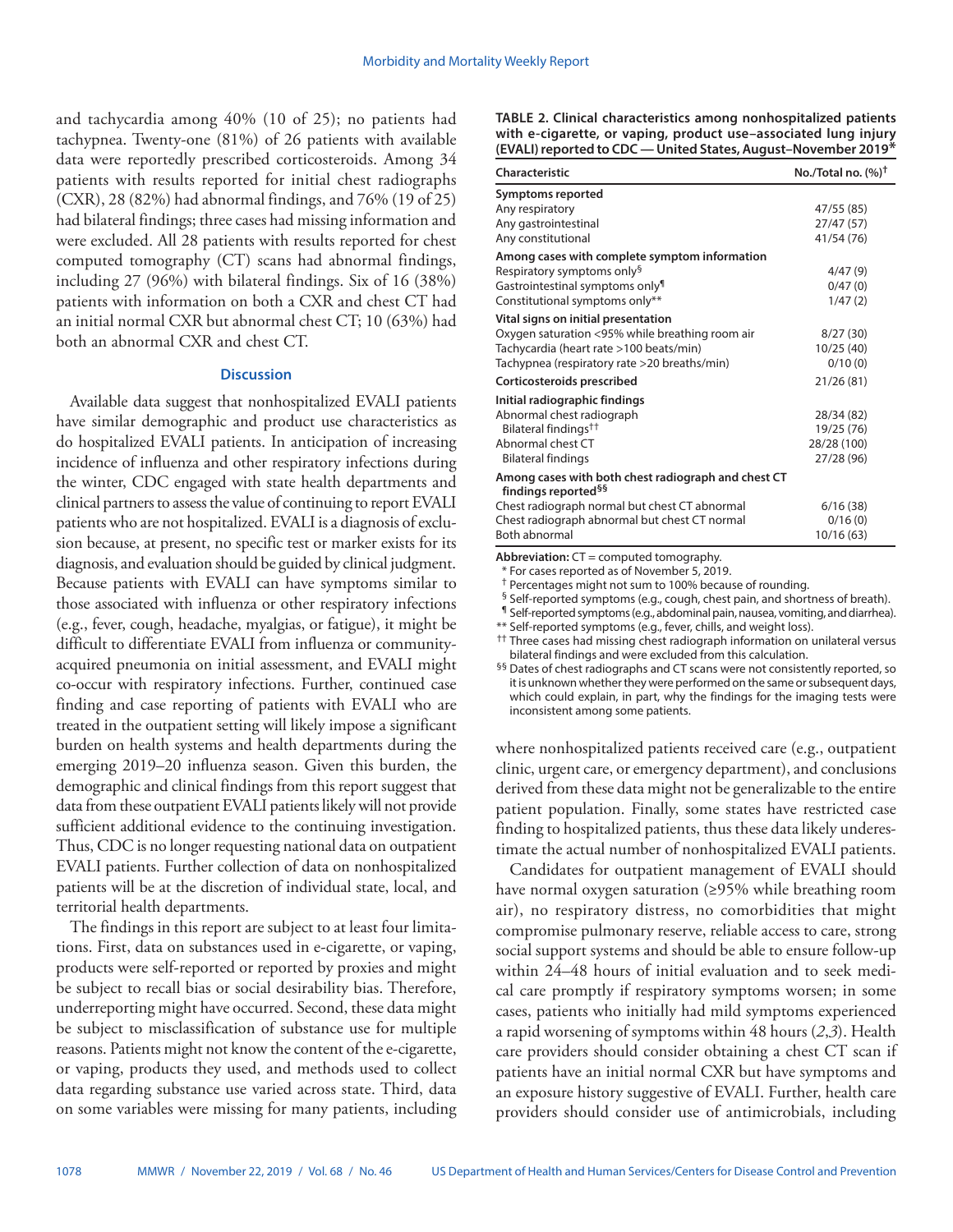antivirals, in accordance with established guidelines. Use of corticosteroids for the treatment of EVALI in the outpatient setting should be considered with caution because it might worsen respiratory infections. Health care providers should emphasize the importance of annual influenza vaccination for all persons aged ≥6 months, including persons who use e-cigarette, or vaping, products (*2*,*3*).

Recent CDC laboratory testing has detected vitamin E acetate in bronchoalveolar lavage fluid samples from a convenience sample of 29 patients with EVALI (*4*). These findings provide direct evidence of vitamin E acetate at the primary site of injury within the lungs. However, evidence is not yet sufficient to rule out other chemicals of potential concern contributing to EVALI. Many different substances and product sources are still under investigation, and there might be more than one cause of this outbreak. Therefore, since the specific cause or causes of EVALI are not yet known, the only way for persons to assure that they are not at risk is to consider refraining from use of all e-cigarette, or vaping, products while this investigation continues. In particular, because most patients with EVALI report using THC-containing products before the onset of symptoms, CDC recommends that persons not use e-cigarette, or vaping, products that contain THC, especially those acquired from informal sources like friends, family members, or in-person or online dealers. Persons should not modify or add any substances to e-cigarette, or vaping, products that are not intended by the manufacturer; these include but are not limited to vitamin E acetate and other cutting agents and additives obtained from informal sources or purchased through retail establishments. Irrespective of the ongoing investigation, e-cigarette, or vaping, products should never be used by youths, young adults, or women who are pregnant. Moreover, persons who do not currently use tobacco products should not start using e-cigarette, or vaping, products (*2*). Adults using e-cigarette, or vaping, products to quit smoking should not return to smoking cigarettes; they should weigh all risks and benefits and consider using FDA-approved cessation medications.† Adults who continue to use e-cigarette, or vaping, products should carefully monitor themselves for symptoms and see a health care provider immediately if they develop symptoms like those reported in this outbreak.

### **Acknowledgments**

Sarah Khalidi, Sondra Reese, Alabama Department of Public Health; Emily M. Carlson, Tiana Galindo, Arizona Department of Health Services; Appathurai Balamurugan, Allison James, Brandy Sutphin, Arkansas Department of Health; Ellora Karmarkar, Svetlana Smorodinsky, California Department of Public Health; Elyse Contreras, Katelyn E. Hall, Colorado Department of Public Health and Environment; Sydney Jones, Jaime Krasnitski, Connecticut Department of Public Health; Amanda Bundek, Caroline Judd, Delaware Department of Health and Social Services, Division

#### **Summary**

#### What is already known about this topic?

A total of 2,172 e-cigarette, or vaping, product use–associated lung injury (EVALI) cases have been reported in the nationwide outbreak as of November 13, 2019; most patients reported using tetrahydrocannabinol-containing products in the 3 months before symptom onset.

# What is added by this report?

As of November 5, 2019, 5% of EVALI patients were not hospitalized. Hospitalized and nonhospitalized patients had similar demographic and product use characteristics.

#### What are the implications for public health practice?

CDC will no longer collect national data on nonhospitalized EVALI cases. Further collection of data on nonhospitalized patients will be at the discretion of individual health departments. Clinical criteria are available to identify candidates for outpatient management of EVALI. Influenza vaccination should be considered for all persons who use e-cigarette, or vaping, products.

of Public Health; Adrienne Sherman, Kenan Zamore, District of Columbia Department of Health; Heather Rubino, Thomas Troelstrup, Florida Department of Health; Georgia Department of Public Health Lung Injury Response Team; Hawaii Department of Health; Eileen M. Dunne, Kathryn A. Tuer, Idaho Division of Public Health; Dawn Nims, Lori Saathoff-Huber, Illinois Department of Public Health; Sara Hallyburton, Kathryn Gaub, Charles R. Clark, Indiana State Department of Health; Chris Galeazzi, Rob Ramaekers, Iowa Department of Public Health; Amie Cook, Justin Blanding, Kansas Department of Health and Environment; Kentucky Department for Public Health; Louisiana Department of Health; Maine Center for Disease Control and Prevention; Kenneth A Feder, Clifford S. Mitchell, Maryland Department of Health; Daniel Church, MaryKate Martelon, Massachusetts Department of Public Health; Rita Seith, Eden V. Wells, Michigan Department of Health and Human Services; Stacy Holzbauer, Terra Wiens, Minnesota Department of Health; Paul Byers, Kathryn Taylor, Mississippi State Department of Health; Valerie Howard, George Turabelidze, Missouri Department of Health and Senior Services; Isaiah Reed, Montana Department of Public Health and Human Services; Matthew Donahue, Tom Safranek, Nebraska Department of Health and Human Services; Ashleigh Faulstich, Victoria LeGarde, Melissa Peek-Bullock, Nevada Department of Health and Human Services; Pascal Kalin, Suzann Beauregard, New Hampshire Department of Health and Human Services; Stephen Perez, Lisa McHugh, New Jersey Department of Health; Alex Gallegos, Joseph T. Hicks, New Mexico Department of Health; Adam Helman, Kristen Navarette, New York State Department of Health; Dana Dandeneau, Kendall Knuth, North Carolina Division of Public Health; Tracy Miller, Kodi Pinks, North Dakota Department of Health; Courtney Dewart, Kirtana Ramadugu, Ohio Department of Health; Claire B. Nguyen, Tracy Wendling, Oklahoma State Department of Health; Amanda Faulkner, Tasha Poissant, Oregon Health Authority; Barry Miller, Laurel Harduar Morano, Pennsylvania Department of Health;

<sup>†</sup> [https://www.cdc.gov/tobacco/campaign/tips/quit-smoking/index.html?s\\_cid](https://www.cdc.gov/tobacco/campaign/tips/quit-smoking/index.html?s_cid).